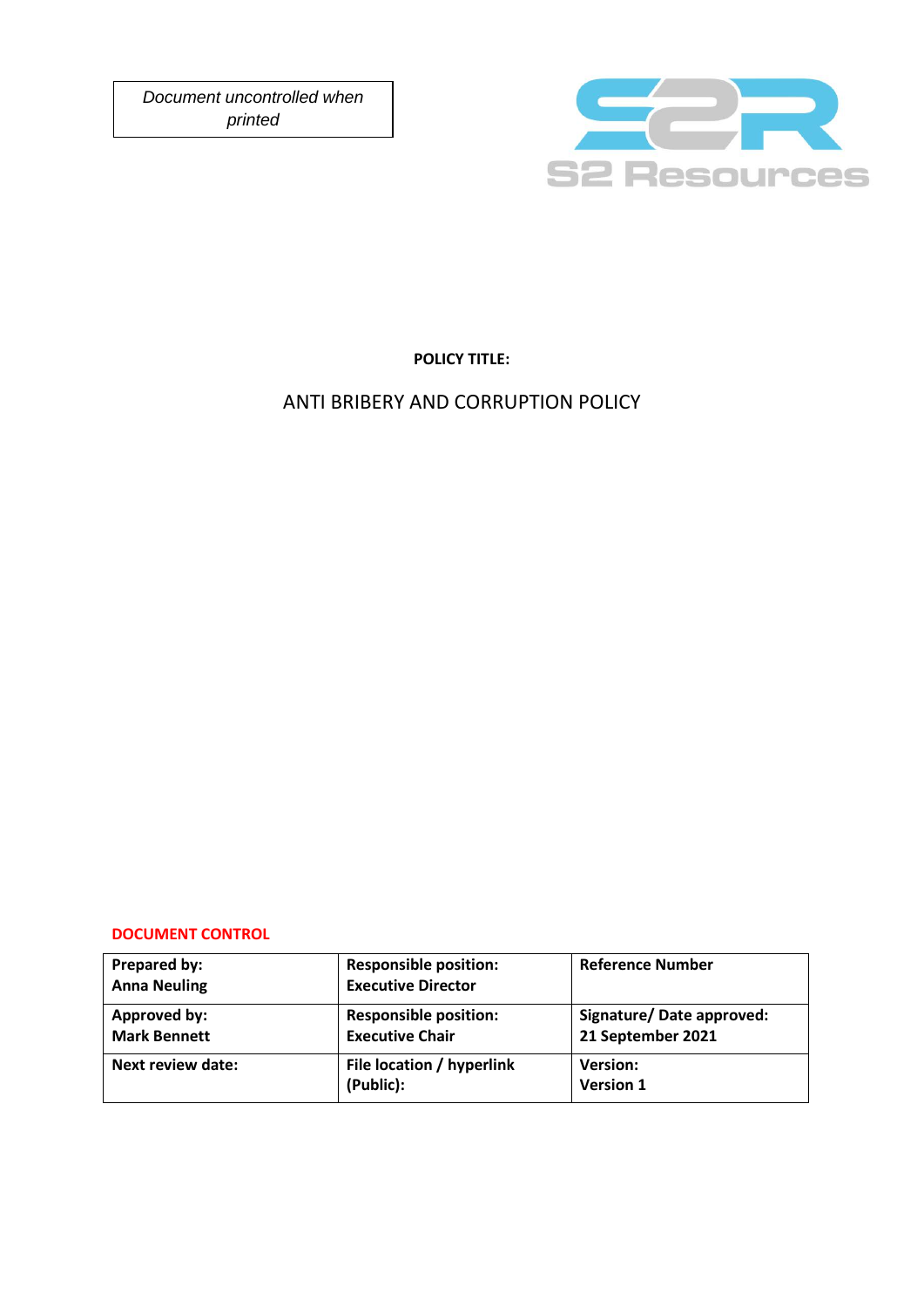**INDEX**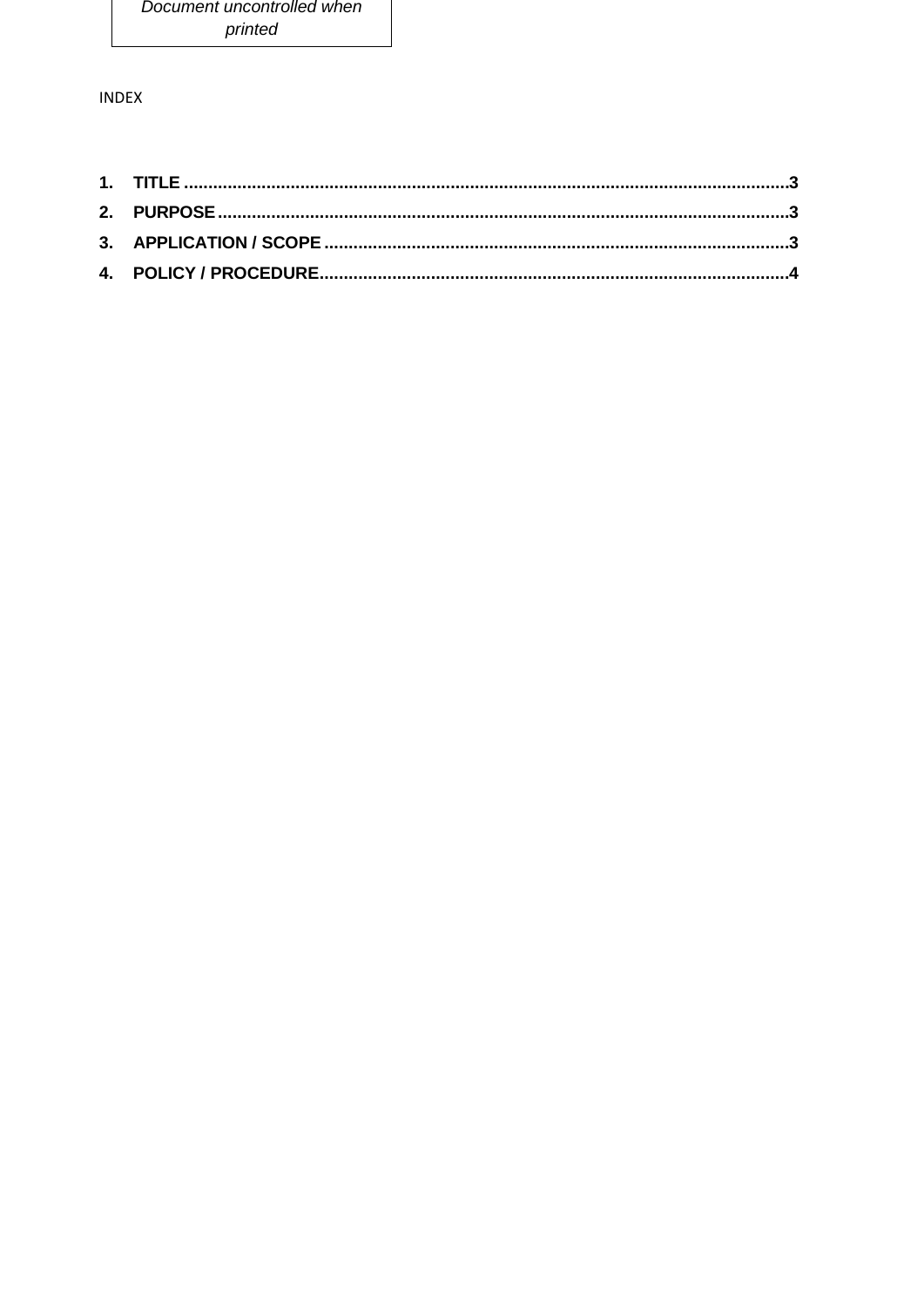### <span id="page-2-0"></span>**1. TITLE**

#### **ANTI-BRIBERY AND CORRUPTION POLICY**

### <span id="page-2-1"></span>**2. PURPOSE**

The Company is committed to conducting all of its business activities fairly, honestly with integrity, and in compliance with all applicable laws, rules and regulations. Its Board, management and employees are dedicated to high ethical standards and recognise and support the Company's commitment to compliance with these standards.

In particular, the Company is committed to preventing any form of Corruption and Bribery and to upholding all laws relevant to these issues, including the Anti- Corruption Legislation. In order to support this commitment, the Company has adopted this Anti-Bribery and Anti-Corruption Policy (ABC Policy) to ensure that it has effective procedures in place to prevent Corruption and Bribery.

This ABC Policy applies globally. To the extent that local laws, codes of conduct or other regulations (Local Laws) in any countries are more rigorous or restrictive than this ABC Policy, those Local Laws should be followed by any subsidiary operating in that country. Where a country has specific bribery and corruption Local Laws which are less rigorous than this ABC Policy, this ABC Policy prevails. The Company may, from time to time, provide country-specific directions for subsidiaries operating in countries outside of Australia.

This ABC Policy sets out the Company's requirements in relation to interactions with Officials and Third Parties. This ABC Policy does not prohibit interactions with Officials, rather it forbids corrupt interactions with those individuals.

In this ABC Policy, references to the Company includes references to the Company and all of its subsidiaries.

The purpose of this ABC Policy is to:

- 1) set out the responsibilities of the Company and its management and Personnel in upholding the Company's commitment to preventing any form of Bribery or Corruption; and
- 2) provide information and guidance to Personnel on how to recognise and deal with any potential Bribery and Corruption issues.

### <span id="page-2-2"></span>**3. APPLICATION / SCOPE**

The Company requires all Personnel to comply with this ABC Policy as well as the Anti- Corruption Legislation. The prevention, detection and reporting of Bribery and other forms of Corruption are the responsibility of all those working for the Company or under its control.

This ABC Policy applies to all Personnel, including directors, temporary staff and contractors, and Business Associates of the Company. This Policy supplements, and does not replace, the Code of Conduct applicable to the Company and any of its subsidiaries.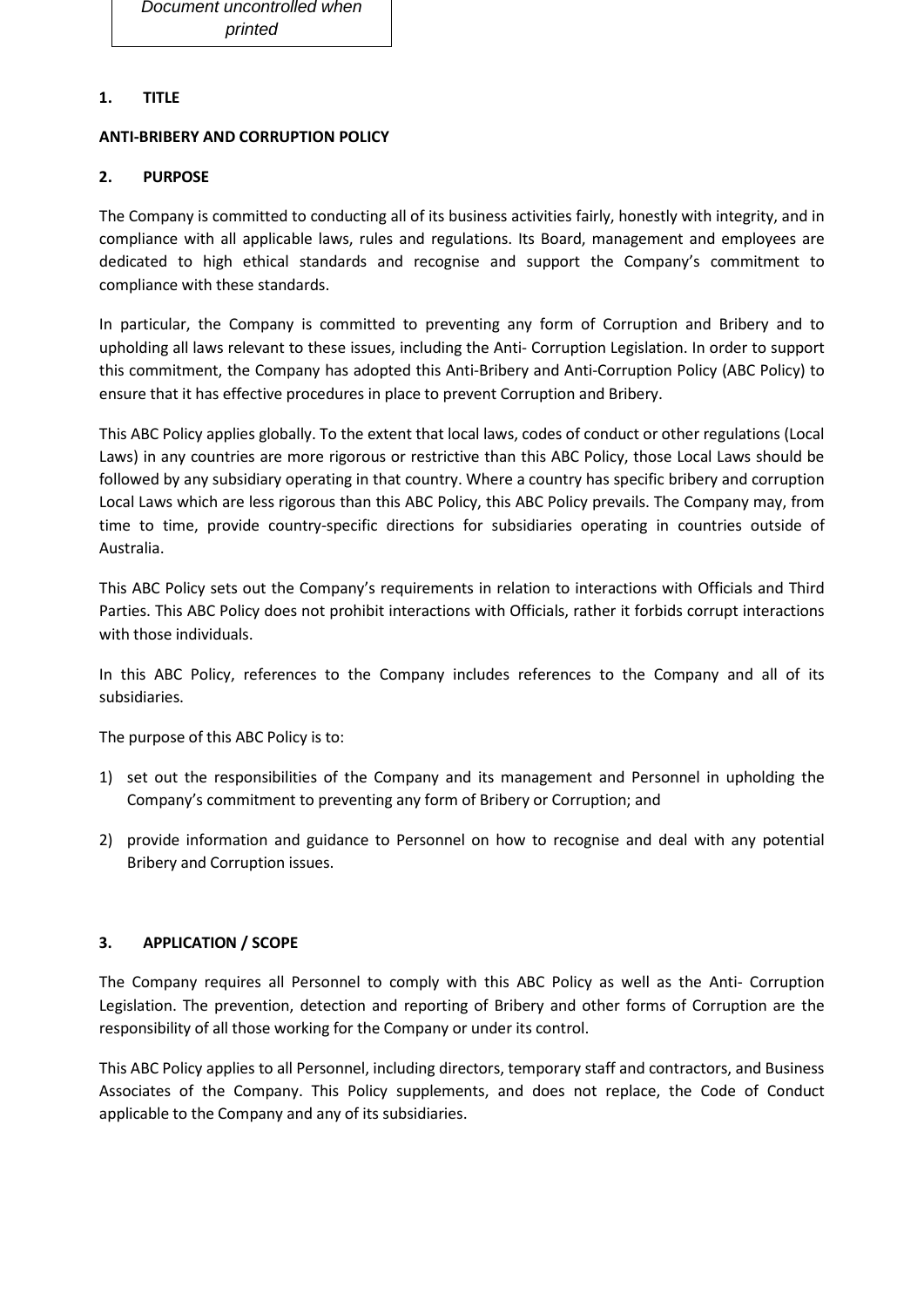## <span id="page-3-0"></span>**4. POLICY / PROCEDURE**

### **a. Responsibility for policy compliance and training**

The Company's Board is responsible for the overall administration of this ABC Policy. The Board will monitor the implementation of this ABC Policy and will review on an ongoing basis the ABC Policy's suitability and effectiveness. Internal control systems and procedures will be audited regularly to ensure that they are effective in minimising the risk of non- compliance with this ABC Policy.

A copy of this ABC Policy will be made available to all Personnel as part of their induction pack and in such other ways as will ensure the ABC Policy is available to Personnel wishing to use it.

All Personnel are required to understand and comply with this ABC Policy and to follow the reporting requirements set out in this ABC Policy. To this end, regular and appropriate training on how to comply with this ABC Policy will be provided to all senior managers and other relevant Personnel by the Board for each business. However, it is the responsibility of all Personnel to ensure that they read, understand and comply with this ABC Policy.

All Business Associates are required to be made aware of this ABC Policy and to undertake to comply with this ABC Policy in relation to any of their dealings with, for or on behalf of the Company.

The prevention, detection and reporting of Bribery and other improper conduct addressed by this ABC Policy are the responsibility of all those working for or engaged by the Company. All Personnel should be vigilant and immediately report any breaches or suspicious activity to the officer responsible for compliance.

# **b. Consequences of breaching this ABC policy**

Bribery and the related improper conduct addressed by this ABC Policy are very serious offences that will be taken seriously, reviewed and thoroughly investigated by the Company. Depending on the circumstances, the incident may be referred to regulatory and law enforcement agencies.

A breach of this ABC Policy may also expose Personnel and the Company to criminal and/or civil penalties, substantial fines, exclusion from tendering for government or private contracts, loss of business and reputational damage.

Breach of this ABC Policy by Personnel will be regarded as serious misconduct, leading to disciplinary action which may include termination of employment.

### **c. Policy**

### **i. General**

Personnel must:

- 1) understand and comply with this ABC Policy and attend all relevant training;
- 2) not engage in Bribery or any other form of Corruption or improper conduct;
- 3) not make Facilitation Payments;
- 4) not offer, pay, solicit or accept Secret Commissions;
- 5) not engage in Money-laundering;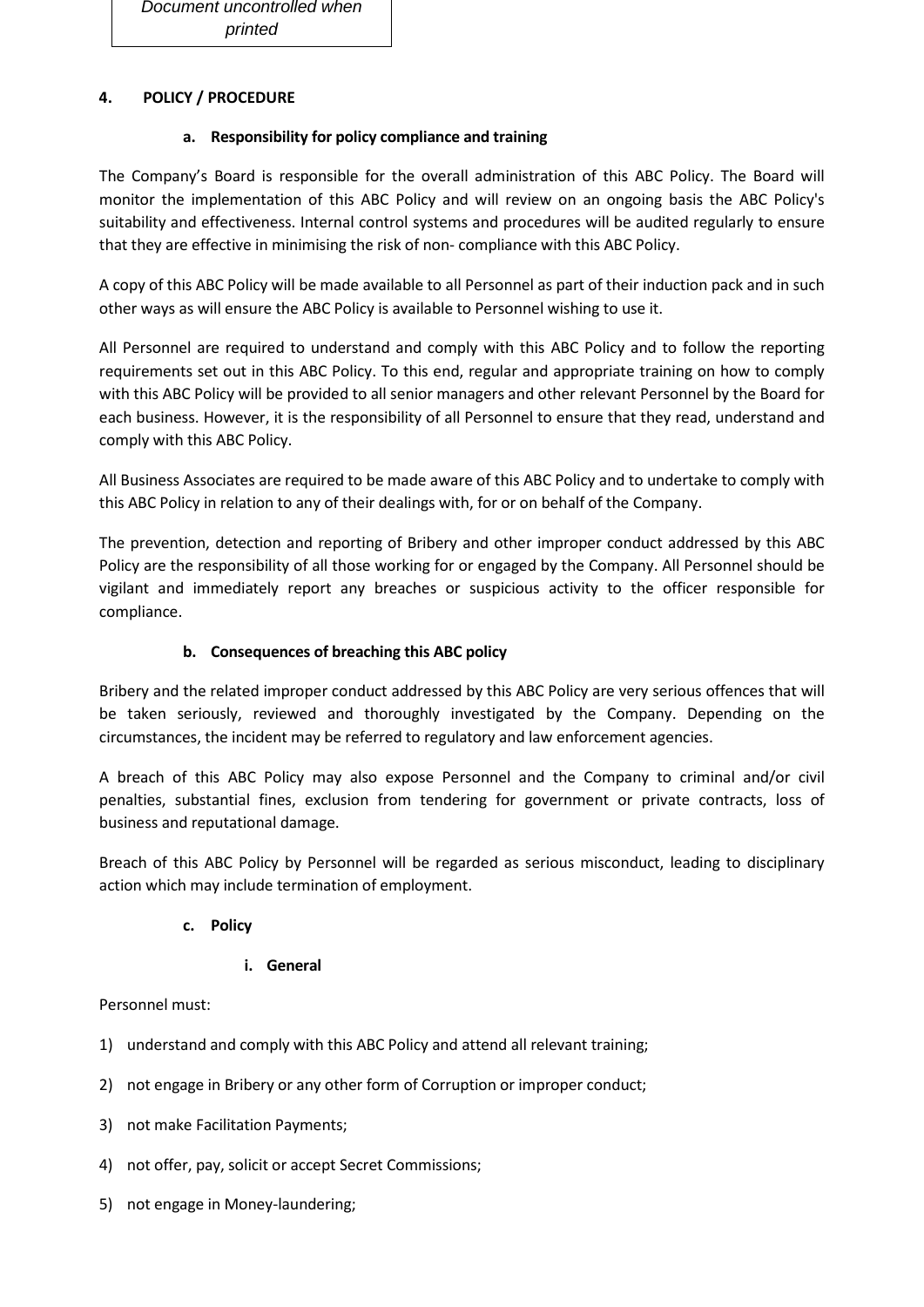- 6) not give or accept Items of Value where to do so might influence, or be perceived to influence, objective business judgement or otherwise be perceived as improper in the circumstances.
- 7) obtain required approvals for political contributions and charitable donations;
- 8) maintain accurate records of dealings with Third Parties; and
- 9) be vigilant and report any breaches of, or suspicious behavior related to, this ABC Policy.

This ABC Policy does not prohibit the giving of normal and appropriate hospitality to, or receiving it from, Third Parties.

#### **ii. Prohibition against Bribery and Corruption**

The Company strictly prohibits Personnel engaging in or tolerating Bribery or any other form of Corruption or improper conduct.

The Company's corporate values require that in all aspects of business all Personnel act honestly, adhere to the highest ethical standards, and act in compliance with all relevant legal requirements. In this respect Personnel must not engage in Bribery or any other form of Corruption.

The prohibition of Bribery under this ABC Policy includes the provision or conveying of an Item of Value to any Third Party, Official or family members of Officials, whether directly or indirectly, to secure any improper advantage or to obtain or retain business. This means that Personnel must not:

- 1) offer, promise or give an Item of Value with the intention of influencing an Official or Third Party who is otherwise expected to act in good faith or in an impartial manner, to do or omit to do anything in the performance of their role or function, in order to provide the Company with business or an improper advantage; or
- 2) authorise the payment or provision of Items of Value to any other person, if it is known, or reasonably should have been known, that any portion of that payment or Item of Value will be passed onto an Official or Third Party to secure an improper advantage or obtain or retain business; or
- 3) engage, or procure, a third party to make a payment or provide an Item of Value to an Official or Third Party, (or to procure another person to make such payment or provision), in order to secure an improper advantage or obtain or retain business.

The prohibition of Bribery under this ABC Policy also includes the request or acceptance of (or the agreement to accept) an Item of Value from an Official or Third Party either:

- 1) intending that, in consequence, a function or activity should be performed improperly (whether by the requestor/acceptor or another person); or
- 2) where the request, agreement or acceptance itself constitutes the recipient's improper performance of a function or activity; or
- 1) as a reward for the improper performance of a function or activity (whether by the recipient or another person).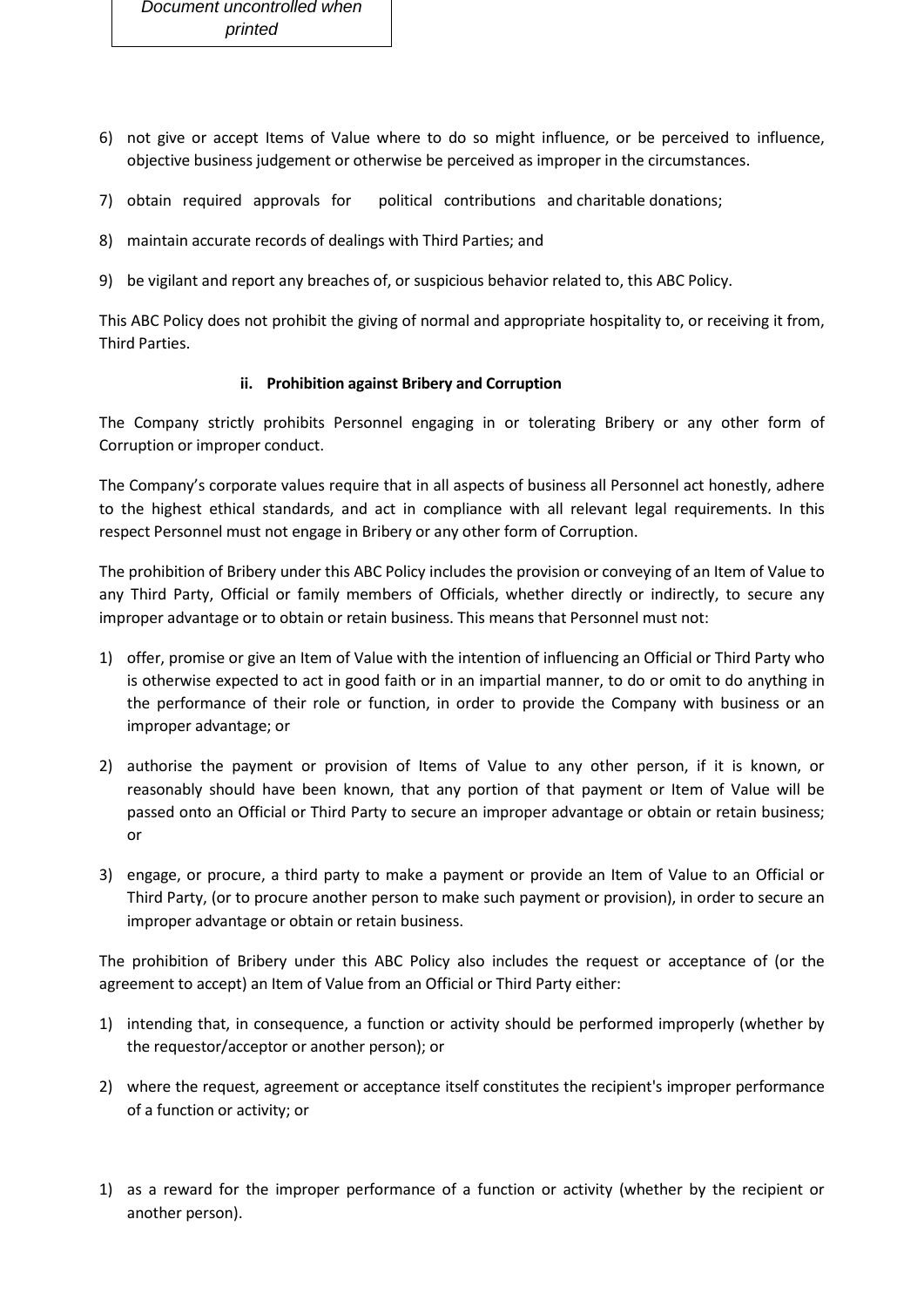### **iii. Prohibition on Facilitation Payments, Secret Commissions and Moneylaundering**

The Company does not condone the making of Facilitation Payments, Secret Commissions and Money Laundering.

Personnel are prohibited from:

- 1) making Facilitation Payments;
- 2) offering, paying, soliciting or receiving Secret Commissions; and
- 3) engaging in Money-laundering.

#### **iv. Political Contributions and Charitable Donations**

#### **1. Political Contributions**

The Company prohibits Personnel from making political contributions to Officials on behalf of the Company. Any donations above a level determined in Federal legislation must be disclosed annually to the Australian Electoral Commission and will be published on its website.

This ABC Policy does not seek to curtail an individual's freedom to make political contributions in their personal capacity.

The context of any other political contributions is key in determining their appropriateness. For instance, it is permissible for the Company to make a payment to attend a political function in circumstances where such payment could not be construed as an attempt to influence the political party.

If you are in any doubt as to the appropriateness of any political contribution, you should consult the Board before it is given or accepted or otherwise as soon as possible.

### **2. Charitable Donations**

The Company can only make charitable donations that are legal and ethical under Local Laws and practices. In order to ensure that donations made by the Company to charitable organisations are for proper charitable purposes, Personnel must only make donations on behalf of the Company to charitable organisations previously approved by the Company and within approved financial limits.

A list of approved charitable organisations is to be maintained by the Board and provided upon request.

### **v. Interactions with Officials and Third Parties must be Compliant**

All interactions with Officials, Third Parties and Business Associates must comply with this ABC Policy, and the Company and Personnel must not take any actions, whether direct or indirect, which create the appearance of impropriety regardless of whether there is any improper intent behind their actions.

The prohibitions under this ABC Policy include a prohibition on Personnel using personal funds to undertake any interaction or transaction that is prohibited under this ABC Policy.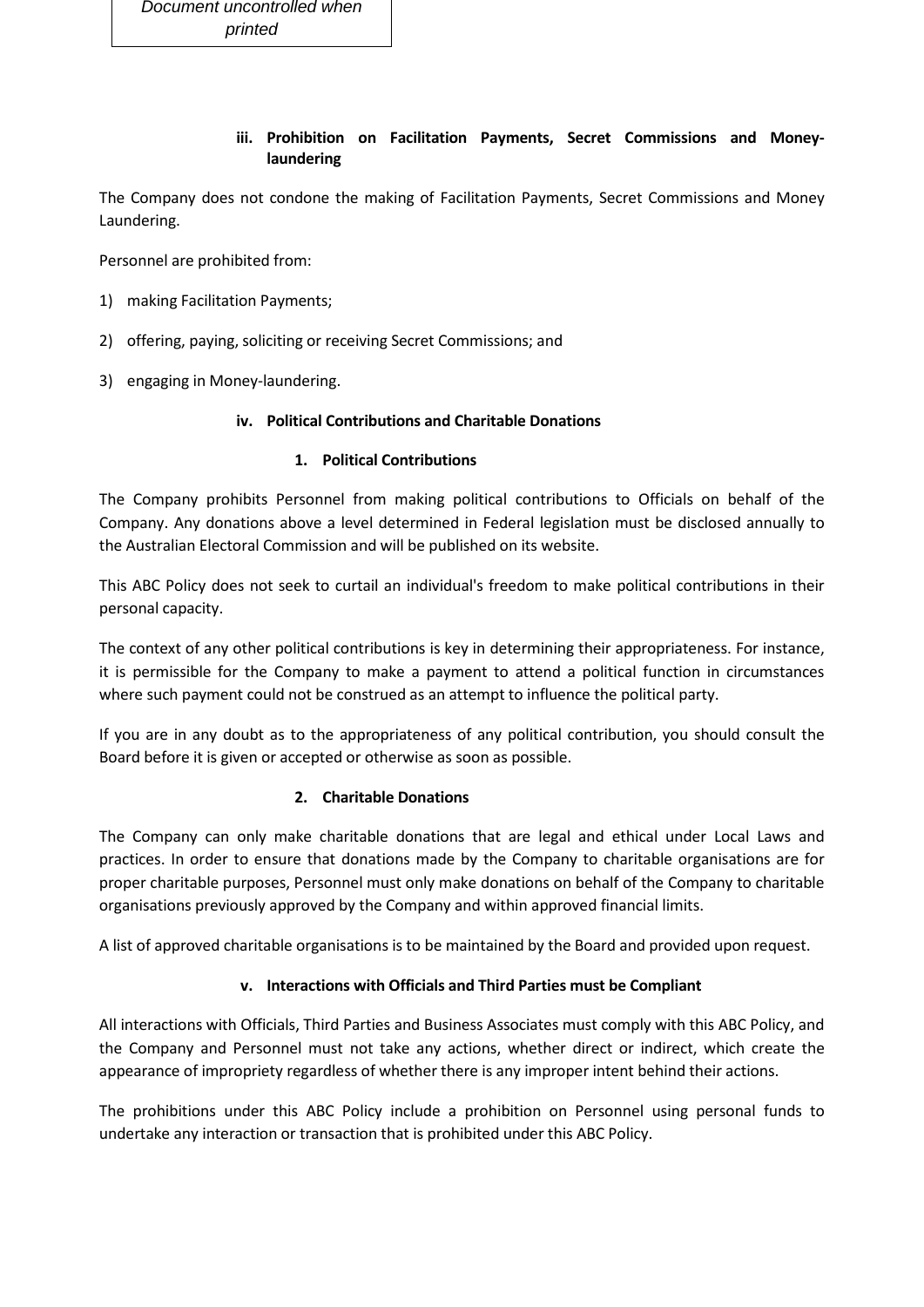#### **vi. Documentation and Recordkeeping**

As part of the Company's commitment to open and honest business practice the Company requires all of its businesses to maintain accurate books of account and records.

The Company and its subsidiaries must keep accurate and complete records of all business transactions:

- 1) in accordance with generally accepted accounting principles and practices;
- 2) in accordance with the Company's accounting and finance policies; and
- 3) in a manner that reasonably reflects the underlying transactions and events.

It is the responsibility of all Personnel to ensure that all business transactions are recorded honestly and accurately and that any errors or falsification of documents are promptly reported to the appropriate member of the senior management team of the relevant business, and corrected. No accounts are to be kept "off the books" to facilitate or conceal improper payments.

#### **vii. Compliance with Local Laws Required**

If Local Laws in a particular country or region are more restrictive than this ABC Policy, then any Personnel, including any Business Associates operating in that country or region must fully comply with the more restrictive requirements.

#### **viii. Reporting Violations and Suspected Misconduct**

Any Personnel or stakeholder who believes that a violation of this ABC Policy or any laws has been committed, is being committed, or is being planned, should report the matter immediately to the Board.

If anyone is unsure whether a particular act constitutes Bribery, a Facilitation Payment, Secret Commission, Money-laundering or an improper Item of Value, or has any other queries, they should ask the Board.

#### **ix. Protection**

The Company prohibits retaliation against anyone reporting such suspicions.

Personnel who wish to raise a concern or report another's wrongdoing, or who have refused pressure to either accept or offer a bribe, should not be worried about possible repercussions. The Company encourages openness and will support any Personnel who raises genuine concerns in good faith under this ABC Policy.

If you are not comfortable, for any reason, with speaking directly to the Board, the Company has a Whistleblower Protection Policy which affords certain protections against reprisal, harassment or demotion for making the report.

### **d. Monitoring and Review**

Material breaches of this ABC Policy will be reported to the Board or a committee of the Board.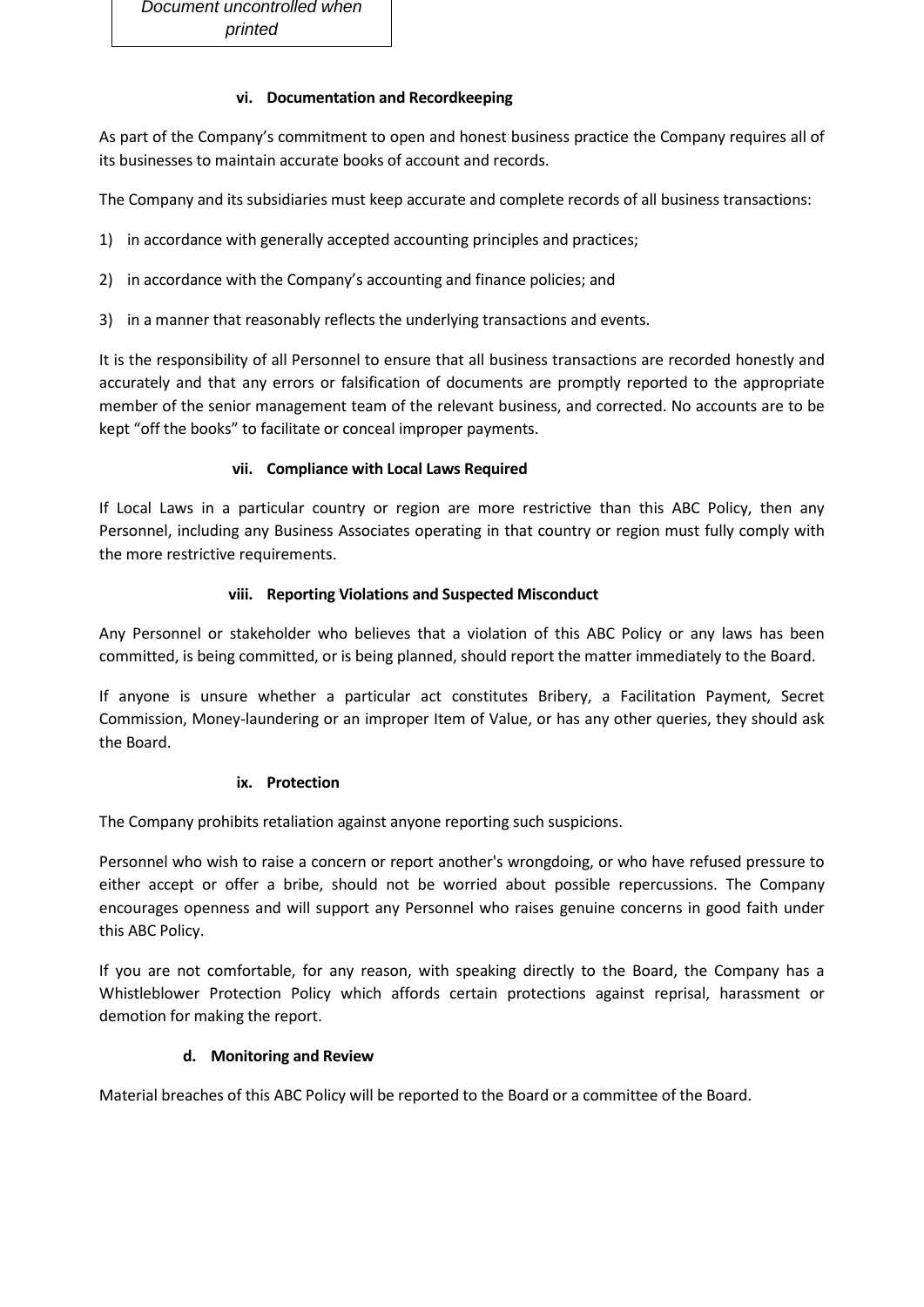The Board will monitor the content, effectiveness and implementation of this ABC Policy on a regular basis. There may also be independent reviews taken from time to time. Any findings, updates or improvements identified will be addressed as soon as possible.

Personnel are invited to comment on this ABC Policy and suggest ways in which it might be improved. Comments, suggestions and queries should be addressed to the Board.

| Term                      | Meaning                                                                                                                                                                                                                                    |
|---------------------------|--------------------------------------------------------------------------------------------------------------------------------------------------------------------------------------------------------------------------------------------|
| "Company", "we", "S2"     | S2 Resources Ltd, including subsidiary<br>companies.                                                                                                                                                                                       |
| "Worker"                  | An individual who performs work in any capacity<br>including as an employee, contractor or<br>subcontractor, an outworker, apprentice,<br>trainee, work experience student or volunteer.                                                   |
| "Supervisor"              | Any supervisor, manager, or worker who is either<br>permanently or temporarily in a position of<br>authority over the worker.                                                                                                              |
| <b>Item of Value</b>      | includes, amongst other things, cash, travel,<br>meals, Gifts, Entertainment and Hospitality,<br>other tangible or intangible benefits or anything<br>of value.                                                                            |
| <b>Money-laundering</b>   | means the process by which a person or entity<br>conceals the existence of an illegal source of<br>income and then disguises that income to make<br>it appear legitimate.                                                                  |
| <b>Official</b>           | means a Government Official, political party,<br>official or officer of a political party or candidate<br>for political office.                                                                                                            |
| Personnel                 | means all persons acting (whether authorised or<br>unauthorised) on behalf of the Company at all<br>levels, including officers, directors, temporary<br>staff, contractors, consultants and employees of<br>the Company.                   |
| <b>Secret Commissions</b> | means offering or giving a commission to an<br>agent or representative of another person that is<br>not disclosed by that agent or representative to<br>their principal to induce or influence the conduct<br>of the principal's business. |

#### **5. DEFINITIONS AND ABBREVIATIONS**